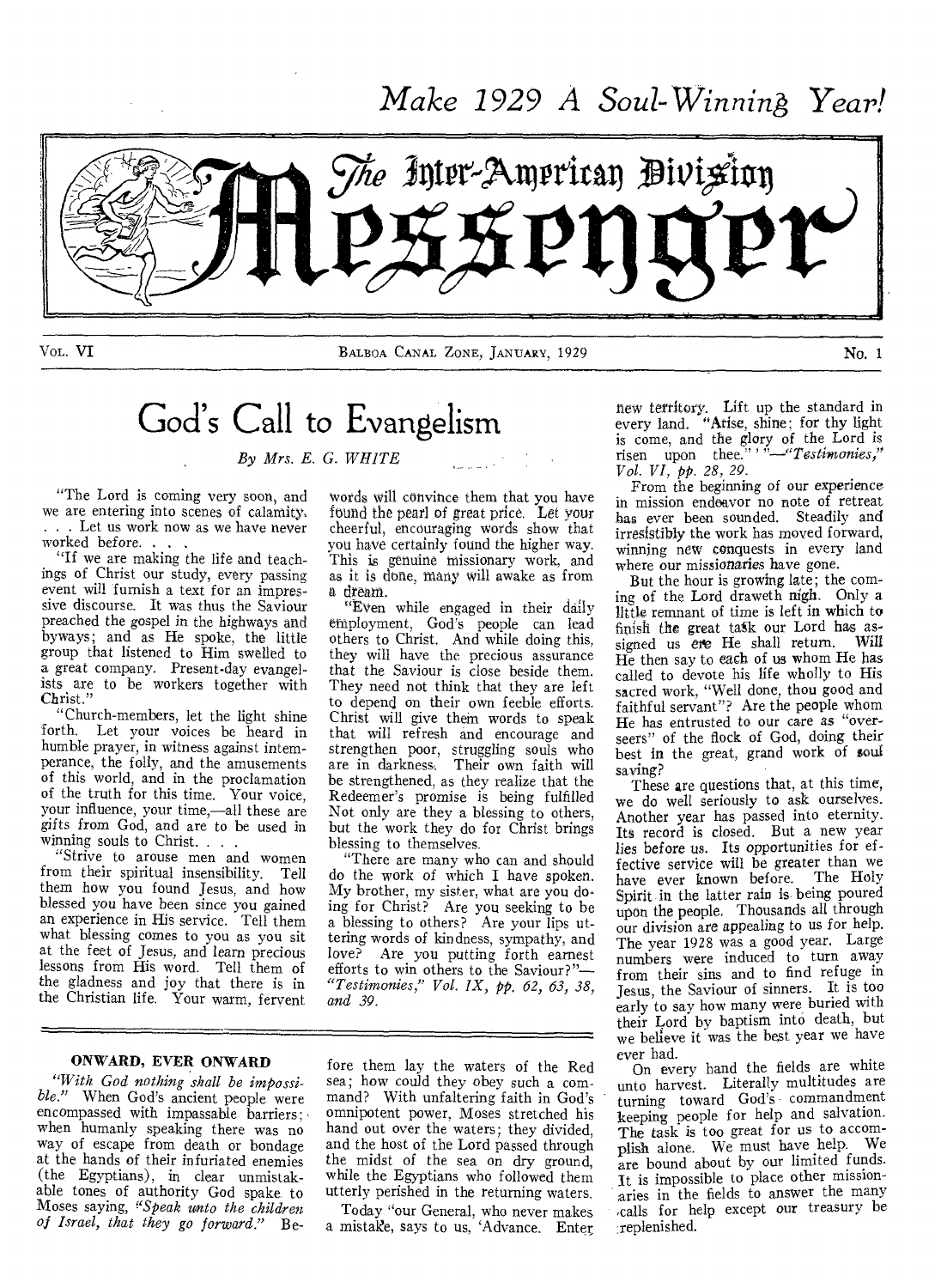But notwithstanding the many difficulties in the way of advance, and notwithstanding the insurmountable barriers which say to reason "thus far shalt thou go and no farther," the command comes again from heaven saying, *"Go forward."* 

"It is not a vain thing (no empty word) for you; because it is your life." Thus spake Moses, the great leader of Israel, concerning God's immutable law just before his death. It is not for us to say obedience to God's command is impossible however difficult, or seemingly impossible it may be. He has a thousand ways to accomplish His purpose of which we know nothing. "With God, nothing shall be impossible." To go forward in obedience is life, to fail now is death.

This is no time for folding our hands or slacking our efforts. Let every worker, let every believer, gird himself anew for the fray. Let us go forth resolutely determined in the strength of the Mighty One to do more than ever before to win men and women and children to their Saviour during 1929. Let us ever remember that "the greatest victories gained for the cause of God are not the result of labored argument, ample facilities, wide influence, or abundant means; they are gained in the audience chamber with God, when with earnest, agonizing faith men lay hold upon the mighty arm of *power."—"Gospel Workers," p. 259.* 

Although we may not be able immediately to add another worker to our pay-roll, we can rally our believers and train every one to do something to help save the lost; we can teach them greater faithfulness in rendering to God His own in tithes and offerings; we can unitedly pray "the Lord of the harvest, that He will send forth laborers into His harvest." Such an effort will meet with ever increasing success. We can go forth with the "five loaves and the two small fishes" the Master has placed in our hands knowing as we pass these out to the people the soul-satisfying food will multiply, and the throngs begging for the bread of life will be filled.

God has been very gracious to His people, and especially to those toiling in His vineyard. Let us show our sincere gratitude and our deep abiding love for the Giver of every good gift by consolidating our forces, by extending our lines, by winning new conquests, by adding new territory and new languages in which the message is to be proclaimed and in which its glories are to be revealed.

"For Zion's sake will I not hold my peace, and for Jerusalem's sake I will not rest, until the righteousness thereof go forth as brightness, and the salvation thereof as a lamp that burneth." Isaiah  $62:1$ .<br>E. E. ANDROSS E. E. ANDROSS.

*Balboa, Canal Zone,* 

### EVANGELISM: THE BATTLE CRY

The declaration of David, "The battle is the Lord's" as he went forth to meet Goliath, the Philistine, in the valley of Elab, is true in relation to the conflict that Seventh-day Adventists are engaged in today. Our great Commander has planned for this final struggle to redeem souls from the power of Satan, and has given detailed instruction concerning the preparation for the conduct of the campaign.

This cooperation has not been withheld because the counsel of our General has been rejected, but because the recommended plan of the campaign is so simple that its value has not been appreciated. Are we not justified in having confidence in the One who has the reputation of never having lost a battle? Does not the One, who guides the heavenly planets in their orbits so accurately that their punctuality constitutes a great clock for the universe of

"Visit your neighors, and show an interest in the salvation of their souls. Arouse every spiritual energy to action. Tell those whom you vis-it that the end of all things is at hand. The Lord Jesus Christ will open the door of their hearts, and will make upon their minds lasting, impressions."—Mrs. *E. G. White.*  1 110 ni UN nn III ni II I •In n+

the Creator, know the best plan of campaign in winning souls that .have been deceived by Lucifer?

It is indeed fitting and important that, at the very beginning of another new year, we should study anew the order of battle and our relationship to it. As we study the definite instructions which have been outlined regarding the most successful methods of winning souls from the ranks of the enemy—for that is our objective in this great battle—we cannot fail to see that the delay has been in the training camps. Idlers have developed because officers have not followed the program of special instructions.

The results of this negligence have been far reaching. Not only has the setting up of the everlasting kingdom been delayed, but persistent slackers have been court-marshalled in heaven. Listen to the sentence: "There will be no idler, no slothful one, found inside the Kingdom of *heaven."—"Testimonies," Vol. VI, p. 434.* That is a solemn statement, but notice upon whom God places the responsibility for this state of idleness: "Because the churchmembers have not been properly instructed by those whom God has placed as overseers, many are slothful servants."—Id. *Vol. VI, pp. 434, 435.* Wilt the idler be shut out of the kingdom of God and the one who is responsible

for the idleness be allowed to enter? This is the question to which "overseers" should give careful consideration.

"The greatest help that can be given our people is to teach them to work for God, and-to depend on Him, not on the ministers."—Id. *Vol. VII, p. 19.* 

"Ministers, preach the truths that will lead to personal labor for those who are out of Christ. Encourage personal effort in every possible way. Remember that a minister's work does not consist merely in preaching."—Id. *Vol, IX, p.'124.* 

"There should be no delay in this well-planned effort to educate the church members."—Id. *Vol. IX, p. 119.* 

These orders call for speeding up the work of the training camps. There must be no slackers. Every member is to enlist and be trained for service. The time has come for a great forward movement, and for *universal action.*  "Let the gospel message ring through our churches, summoning them to uni-versal action."—Id. *Vol. VII, p. 14.*  This should be our rally cry for the year 1929. C. E. WooD.

*Balboa, Canal Zone.* 

## 48 EVANGELIZING ALL NATIONS

"Go ye therefore, and teach all nations." Although nearly two thousand years have passed since Jesus issued this command it comes ringing down to us through the ages with all its original authority and positiveness. Literally, the commission asks the church to go into all the world and "evangelize," and is in accord with the message of God to earth for these last days: "I saw another angel fly in the midst of heaven, having the everlasting gospel to preach unto them that dwell on the earth, and to every nation, and kindred, and tongue and people." Rev. 14:6. From these statements of scripture it is clear that the limit of the gospel is the ends of the earth. Wherever humanity is found the message of light and salvation is to go.

In the great Inter-American Division field, with its multiplied millions of peoples of various languages and tongues, the light of the gospel, in the setting of God's last message, is to be proclaimed. On every hand Providence has thrown open the doors. We need not longer wait for openings; they are numerous on every hand. With our slender force of workers on a wide front with such a vast extent of territory where millions are waiting for the joys and blessings of the light of the gospel, our responsibilities increase to the extent of the limit of our possibilities. This includes every worker, whether minister, teacher, preacher, departmental or office secretary. Every one who is called to the work in the mission field is an evangel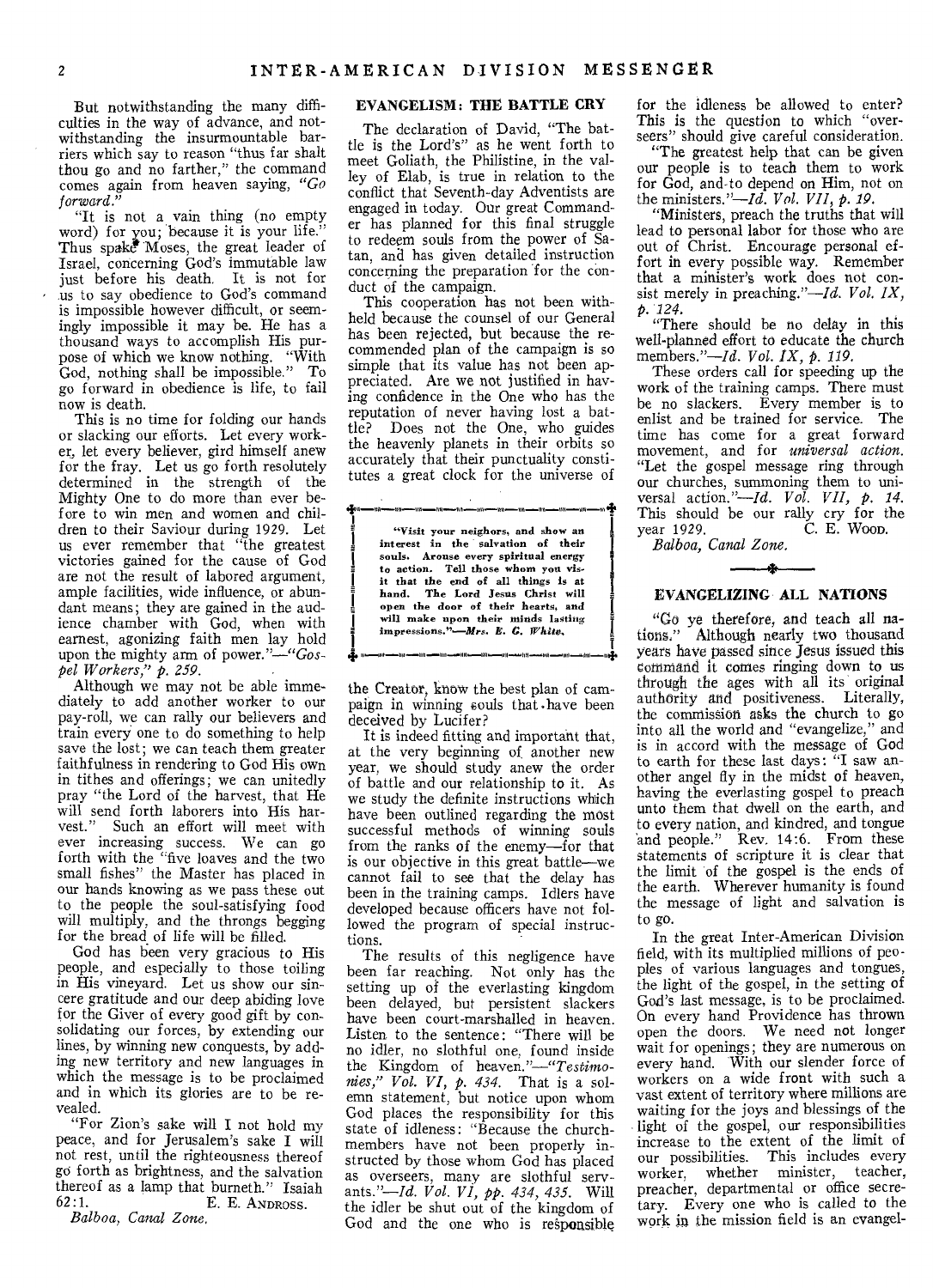istic worker. Every part and department of our work must come to be more and more recognized as an *evangelizing*  factor for the advancement of the work. There are no wheels or machinery just to keep the organization in motion. No! Every worker, in whatever capacity, is a factor in the great work of evangelism. With our altogether inadequate staff of workers we must utilize every force at our command, to the fullest possible limit, in the great work before us. Every reserve must be called into active service.

Not only should the workers sense their individual responsibilities and privileges before God as those called directly and fully into service, but the *unlimited*  reserve power of the thousands of our lay members must be harnessed for service. The possibilities before us are almost unlimited, if only every latent talent and resource of *all* our people were utilized. "The work of God in this earth can NEVER be finished until the men and women comprising our church-membership rally to the work, and unite their efforts with those of ministers and church *officers."---"Testimonies," Vol. IX, p. 117.* 

Now that we have just passed over the threshold of another year, would it not be well for each worker and every believer to take an inventory and ask himself if the record of 1928 is fully satisfactory in the matter of souls saved? And at the same time he should set an aim for the new year just opening up before us with all its opportunities. These latter years are speeding by so quickly that unless very definite aims are set the days swing into weeks, and the weeks into twelve quickly passing months, and we are soon made to realize that a year has passed with only a small portion accomplished of that which was desired. It, therefore, seems most fitting that every one entrusted with the light and truth of God for these last days, set himself most definitely and conscientiously to the task before him of winning souls for the Master.

May the year 1929 witness the greatest advance in evangelism ever made in our field; may each one so faithfully do his part that the "well done" may be accorded every believer in our great Inter-American Division.

Havana, Cuba. A. R. OGDEN. ري.<br>مو

#### GOD'S GREATEST PASSION— EVANGELISM

Our Lord's greatest passion is soulwinning. He has made every other work subordinate to this. Peter tells us that He is "not willing that any should perish," and John pictures the angels of light holding in check earth's closing international complications for the one purpose of saving souls. (2

Pet. 3:9; Rev. 7:1-13.) His loving solicitude for the hopelessly lost is touchingly portrayed by the prophet Hosea, often called the "the prophet of love, and "the John of the Old Testament." Each chapter exhibits the unfaithful subject, cold, indifferent, and careless, in contrast with the constancy, devotion, and the unwavering love of God. Apostasy, idolatry, and abandonment are manifested by a heartless, ungrateful people. Yet the Lord keeps wooing, entreating, promising and brooding, unceasingly endeavoring to draw them to the well-springs of salvation. As one reads the astonishing story we can almost discern a merciful God sobbing as He implores the people to turn, until the climax of anxiety is reached in the outburst exclamation of a breaking heart, "How shall I give thee up?" Ho-<br>sea 11:8. This ejaculation of His bleeding heart demonstrates the depths of the divine longing to save men,—all men, each man. It adds a sidelight to the story of the Father seeing His child a great way off, and running to meet

"Could we the love of God discern For sinners dying in their sin, Or penetrate His throbbing yearn Those wayward souls by grace to win, *His "GO," would make us strain all pow'r*  To keep soul-saving every hour." f

t 111 - 1111 - 112 - 113 - 114 - 114 - 114 - 114 - 114 - 114 - 114 - 114 - 114 - 114 - 114 - 114 - 114 - 114 -

him; and is duplicated by a weeping Saviour as He cries amidst tears of grief, "How often would I have gathered .thy children together, even as a hen gathereth her chickens under her wings and ye would not." And it is a thought that every Christian should ponder well, that the loss of a soul makes Divinity weep.

James gives a picture worthy of our most earnest consideration and study today. "Behold," he says, "the Husbandman waiteth for the precious fruit of the earth, and hath long patience for it." The constant delay tests His patience. His longing and loving are so great that today He is yearning for the harvest we are striving to reap. It reveals an inexpressible expectancy that can scarcely be restrained, that will never be subdued, and which we can put into the command of Jesus, "GO YE." The desire of God is proved by two things, the gift of His only begotten Son, and the concentration of all power of heaven and earth in the soul-winning purpose.

To whom shall we go? "To every creature." Not one may be passed. God wants every one; and in this kind of work Jesus says, "I am with you alway." After His ascension He added—lest we forget—that no racial barriers must be allowed to minimize the supreme importance of this work: every nation and kindred must hear. No language is disqualified; every tongue must lisp His praise, until the "earth is lightened with His glory." Rev. 14:6 and 18:1.

In taking our nature Jesus intensified and strengthened the ties that bind humanity to the heart of God: "In taking out nature, the Saviour has bound Himself to humanity by a tie that is never to be *broken."—"Desire of Ages," p. 25.* He wants us to tell men so. "Go ye," for "the work of God in this earth can never be finished until the men and women comprising our church-membership rally to the work, and unite their efforts with those of ministers and church *officers."--"Testimonies," Vol. IX, p. 117.* 

. "The very life of the church depends upon her faithfulness in fulfilling the Lord's commission.''—"Desire *of Ages," p. 825.* 

"The Saviour longs to manifest His grace and stamp His character on the whole world."— $^{2}4d$ . *p. 827.* 

And "if any man have not the Spirit `of Christ, he is none of His." Surely if there is any work more supremely important than any other in Christian activity it is that of winning souls. Let the love of Christ constrain each one of HERBERT J. EDMED.

*Kingston, Jamaica.* 

#### $\longrightarrow$ WILL WE DO IT?

There is but one gospel—the everlasting gospel, made possible through the gift of the one Saviour. In all ages it was making known this gospel which constituted the supreme work of God's people. The propaganda of the gospel has, however, been always linked up with the developing and the carrying forth of some definite task which varied according to the times and the circumstances.

In Noah's day the command was, "Make thee an ark." Abraham was sent upon a pilgrimage extending over many years, during which he lived under tents. To Moses the word came: "Let them make me a sanctuary; that I may dwell among them." Joshua was told: "Arise, go over this Jordan and take the land." Of Solomon God decreed: "He shall build an house for my name," and to Ezra and Nehemiah the task was assigned of rebuilding the temple. The commission of Christ to the apostles was: "Go ye into all the world, *and*  preach the gospel to every creature."

All of it had to do with the proclamation of the everlasting gospel, but there were "differences of administrations" and there were "diversities of operations, but it is the same God which worketh all in all." 1 Cor. 12:5, 6.

What will God have us to do? To us, the command given to the apostles: "Go ye into all the world, and preach the gospel to every creature," comes with double emphasis in view of the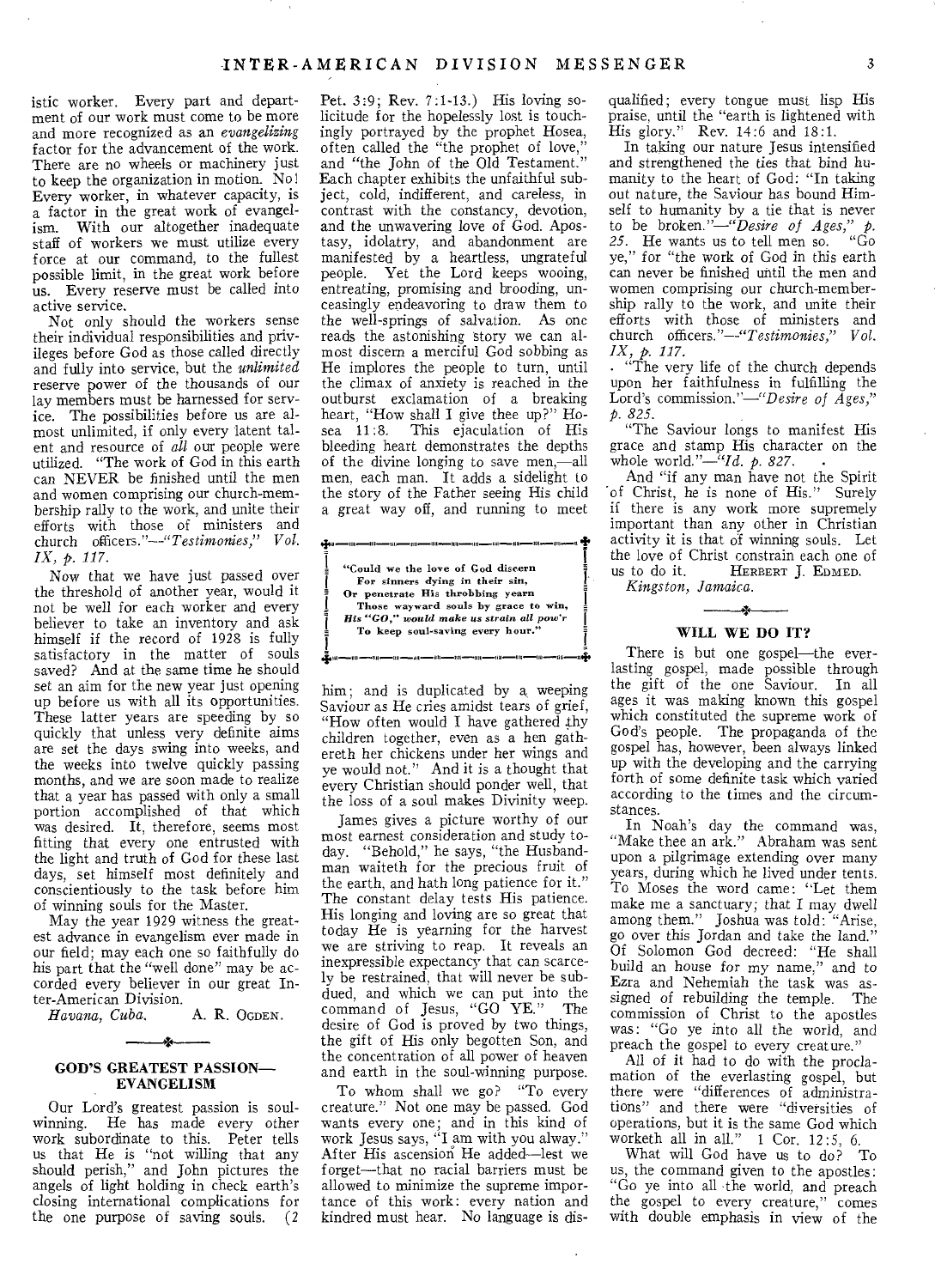times in which we live.

The present world differs vastly from the apostles' world. Then, the population of the world was comparatively small and was not distributed as widely as it is now; communications were slow and tedious. Before that generation there stretched out centuries of history yet to be. Today the church faces a parish of sixteen hundred million scattered over the earth. The present generation faces no other generation which will follow it. The course of history ends with the passing of the present generation. On the other hand, facilities are multiplied; possibilities of transit and communication are rapid and almost universal.

Fitting the message to modern conditions and to the urgency of the hour, the word that comes to God's people at this time is not to build or to do, but "RUN"—run to and fro! "and knowledge shall be increased." The prophet says: "I saw another angel FLY in the midst of heaven, having the everlasting gospel to preach unto them that dwell in the earth, and to every nation, and kindred, and tongue, and people." Every nation is to receive the witness. (Matt. 24:14.) The messengers are to run; and are to fly with the last message to every nation and tribe. God will cut the work short. (Rom. 9:28.) "The final movements will be rapid ones." The King's business demands haste.

"The great work of the gospel is not to close with less manifestation of the power of God than marked its opening. The prophecies which were fulfilled in the outpouring of the former rain at the opening of the gospel, are again to be fulfilled in the latter rain at its *close."—"Great Controversy," p. 611.* 

All this points to a gigantic task to be done in a short time by a few men. How will it be accomplished? While God's people are but small in number, ample provisions have been made for the carrying on and finishing of the work. Our Captain has given us a wonderful and unique organization with which to accomplish the great work. Everybody connected with the movement has a definite place in the organization, and a definite task assigned him; nobody is forgotten. It is our privilege and duty to put this organization to work; everybody is to busy himself about the King s business; every force is to be marshalled; every resource is to be tapped and harnessed for service.

Will we do it? H. E. BAASCH. *Barranquilla, Colombia.* 

#### - 2

"We cannot expect to be mowers,

And gather the ripe golden ears;

Until we have first been sowers,

And water the furrows with tears."

#### "LETTING THEM DIE"

A newspaper recently carried an item telling of a man deserting a young woman in deep water, and she was drowned. He knew how to swim; she didn't, and he let her die. There were others who tried to save her and with this man's help she would have been saved. But he let her die. Terrible! of course; and he is in prison for this criminal neglect.

But listen to this message from the Lord: "Souls are perishing out of Christ, and those who profess to be Christ's disciples are letting them die." *Vol. VI*. *p. 434.* Out in the great ocean of humanity there are multiplied millions going down, and God has given us a commission to save them. Surely each passing day makes the Master's command, "Go," more imperative and more emphatic than it was the day before. The

"The battle is the Lord's" and our responsibility is simply to obey or-ders and follow the outlined plan. In an earthly army, to do otherwise would be treason; but the triumph of God's campaign in this earth has been delayed many years because there has not been cooperation on the *part* of delegated officers and the rank and file of his army. C. E. WOOD.

need increases as time shortens, and much will be lost because we delay our share of the work so long, "The harvest truly is plenteous, but the laborers are few; pray YE therefore the Lord of the harvest, that He will send forth laborers into His harvest." Matt. 9:37, 38. Help the Lord to answer this prayer by being a "Harvest Laborer" yourself.

Startling fulfilment of prophecy is lightening the darkness for all who will see that the end is very near. Only eyes darkened by the god of this world fail to see the need of haste in finishing God's work in all the world. Only ears deaf to the Spirit's pleading are unmindful of the Saviour's appeal to sacrifice and service. Only the hearts hardened through neglect of God's way fail to thrill at the marvelous progress of the Third Angel's Message in all the world. The latter rain is falling, and bright showers have come to many darkened lands, and to many trusting hearts.

This time—TODAY—is the most wonderful time in the history of God's work. His last work is being finished in many hearts and in all the world. How blessed it is to have a share in thisgreatest of all endeayors in the history of humanity. What rejoicing to share in the Saviour's glory when the task is finished. "Now is the time for God's people to show themselves true to principle. When the religion of Christ is

most held in contempt, when His law is most despised, then should our zeal be the warmest and our courage and firmness the most unflinching. . . . At this time we must gather warmth from the coldness of others, courage from their cowardice, and loyalty from their treason." *Vol. V, p. 136.* 

Let every believer go forth with courage and faith to do his best to save souls from ruin. *We must not let them die*  without an opportunity to know the way of life. "Go. . . Lo, I am with you. *—J. A. Stevens, Secretary Gen. Conf. Home Miss. Dept., in the "Pacific Union Recorder." August 16, 1928.* 

#### Ą. "LOVE NEVER FAILETH"

The real secret of finishing the work of God and carrying the advent message to all the world in this generation is MORE love for souls.

*"God so loved* the world, that Ht gave"

*"Christ also loved* the church, and gave Himself for it"

*"We ought* to lay down our lives fat the brethren"

This love like a holy fire has burned in the hearts of God's missionaries in all the ages of the past.

"To thee, 0 Lord, I offer myself, my wife, my children and all that I possess. *"—Raymond Lull.* 

"I want to wear out my life in His service, for His glory. I rejoiced in my necessity of self-denial. I cared not where or how I lived or what hardships I went through, so that I could but gain souls for Christ."—David *Brainerd.* 

*This love* for Christ, manifested in our service for others, is to be seen today among the remnant people of God even in a greater measure than ever before. Because of the gross darkness of the people and the all-prevailing, overwhelming iniquity now seen and manifest on every hand, and because of the world-wide indifference and apostasy and general falling away from the eternal fundamental principles of the law of God and from the Word of God, today those whom Christ spoke of as "the light of the world" WILL let their light shine as never before. This principle of giving something for the good of others is the real fundamental, basic principle and test of all true love. It is the underlying principle that should actuate every believer in the advent message today. Without it, brethren, we cannot succeed.

"Come out of her, my people." It is God's plan to call out a people from the darkness of this generation that will measure up to Christ's *divine test of love* as found in John 14:15, *"If ye love Me, keep my commandments."* 

The success of this world-wide evangelistic program is largely, if not wholly, dependent upon the manifestation in the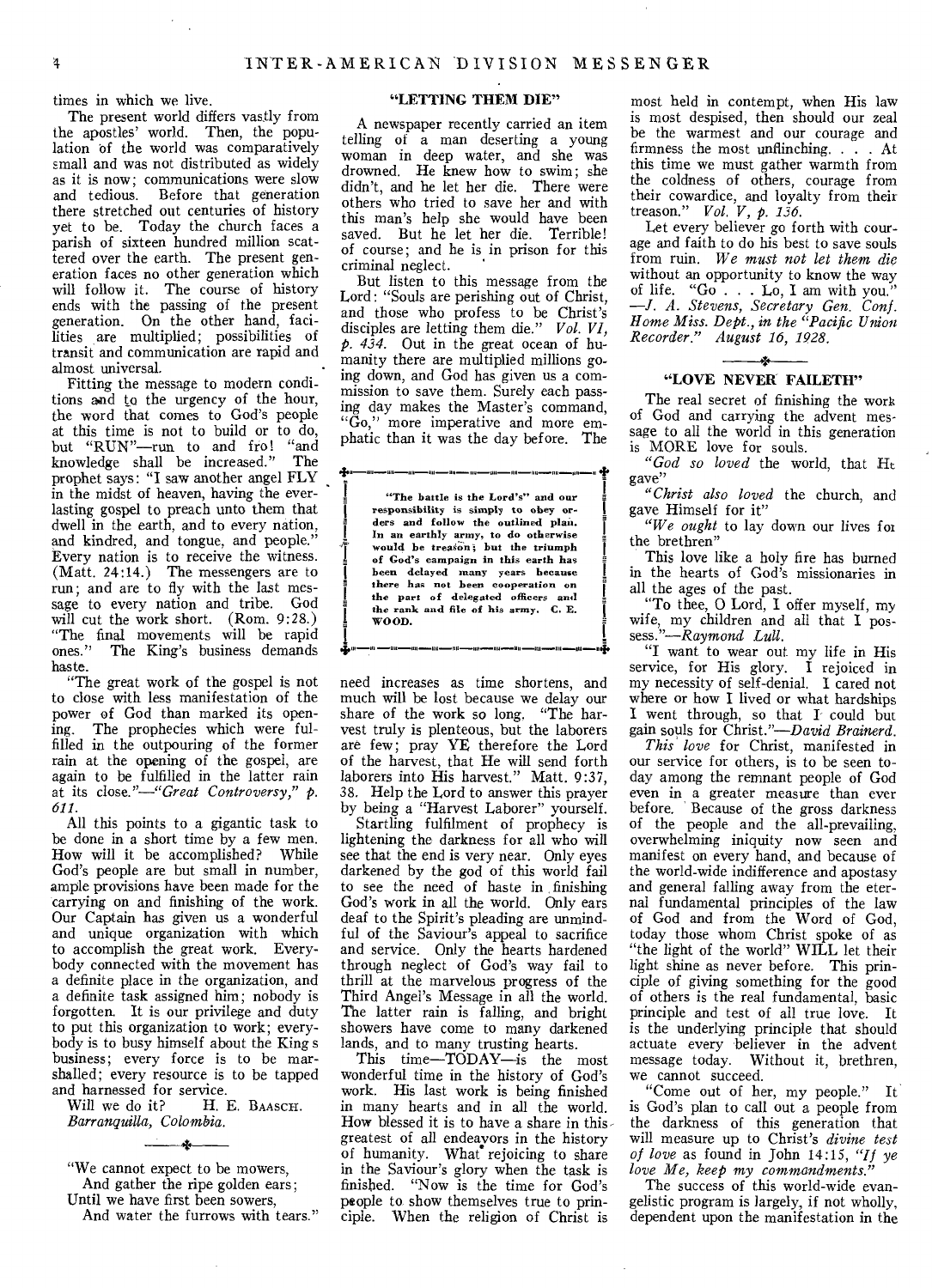hearts of His people and the working out of this divine principle of love to God and love to our fellow-men. If we truly love God with all our hearts we will not only praise and adore His holy name for the revelation of His love to us and for revealing to us a saving knowledge of the truths for this time, as found in the three angels' messages of Rev. 14; but with the love of God shed abroad in our hearts and burning like a holy fire within us, we will do everything within our power to carry to others a knowledge of the special truths for this generation.

Surely, brethren, the love of Christ should constrain us to spend or to be spent in the Master's use. Christ left His happy home in heaven where He was worshipped and adored by all the angels in glory to come to earth and make the *supreme sacrifice* for our salvation. *It was His love for us,* brothers and sisters, that prompted Him to come and go through the most humiliating experiences that wicked men and demons could invent.

Paul said, "Now abideth faith, hope, charity *(love),* these three; but the greatest of these is charity. The "faith of Jesus" is ours, brethren, as is also the "blessed hope" but that which transcends them both is *love.* "By this shall all men know that ye are my disciples, if ye have love one to another." Without love as the actuating principle of all our mission work and personal evangelism, our faith and hope is nothing but sounding brass and tinkling cymbal. "Love never faileth." The thought is beautifully expressed in the following poem by Louis Ginsberg:

*"Love that is hoarded moulds at last Until we know some day* 

*The only thing we ever have* 

*Is what we give away.* 

*And kindness that is never used, But hidden all alone,* 

*Will slowly harden till it is* 

*As hard as any stone.* 

*It is the things we always hold* 

*That we will lose some day; The only things we ever keep* 

*Are what we give away."* 

So with this blessed message, brethren, if we hoard it and keep it to ourselves alone, we will awaken at last to find that the message, or at least our *love*  for the message, has completely passed from us. "Take heed, therefore," said Christ, "that the light which is in thee be not darkness." Luke 11:35. It is only as we pass it on to others, brethren and sisters, that we can hold it fast.

*, "Love* will, some day, some how, find a way to enlighten others concerning God's last soul-saving message for this generation. Jesus said, "For whosoever will save his life shall lose it; but whosoever shall lose his life for my sake

and the gospel's, the same shall save it."

It is really dangerous, brethren, for us to plan on excusing ourselves from some kind of active service for those who have never heard of the solemn message that *the judgment hour is come.* 

If you feel that you lack the spirit of love for souls today, and are content to settle down at ease in Zion in such a time as this, I beseech you to return to your first love quickly and seek God with all your heart for a baptism of His Holy Spirit. The need of the church today is a mighty spiritual revival.

This love for souls should prompt every believer in the advent message to plan and systematize his work so that he can put in the maximum amount of time in missionary work in 1929. A mighty pentecostal shower is coming

الا <del>عليه المسمى المسمى المسمى المسمى</del> المسمى المسمى المسمى المسمى المسمى المسمى

Today the great plan of human probation is almost finished, the sands of time are almost run and probation's hours are almost gone. "The moments now granted to us are few," is the declaration of the Spirit of Prophecy. What we do must be done quickly. Today, then, as never before, we who have heard and accepted the call of God and have identified ourselves with the work of God for this time, should be led daily by the spirit of that love that counted not the cost. L. L. HUTCHINSON.

soon. Do you want some drops to fall on you?

This love for souls that is burning like a holy fire in our hearts, that prompted men and women of God in times past to care not where or how they lived, nor what necessity or selfdenial was theirs, nor what hardships they endured so that they could win souls for Christ, is the spirit that will actuate believers in the remnant church today. "Love never faileth."

L. L. HUTCHINSON. *Cristobal, C. Z.* 

#### 4:1 IN SUCH A TIME AS THIS

"Not all the world are lawless and sinful; not all have taken sides with the enemy. God has many thousands who have not bowed the knee to Baal, many who long to understand more fully in regard to Christ and the law, many who are hoping against hope that Jesus will come soon to end the reign of sin and death.

"In such a time as this, every child of God should be actively engaged in helping others. As those who have an understanding of Bible truth try to seek out the men and women who are longing for light, angels of God will attend them. And where angels go, none need fear to move forward. As a result of

the faithful efforts of consecrated workers many will be turned from idolatry to the worship of the living God.'— *"Prophets and Kings,"* p. *171.* 

"And they that be wise shall shine as the brightness of the firmament; and they that turn many to righteousness as the stars for ever and ever." Daniel  $12:3.$ 

What a mighty challenge! What a challenge of the Almighty! In such a time as this, fellow believers, you and I live. In such a time as this, we have an unction from on high. In such a time as this, angels are prepared to touch our lips with live coals from off the altar. In such a time as this, God is going to stretch forth His hand and finish His work and cut it short in righteousness. In such a time as this Jesus is going to lay aside His priestly robes and declare, "It is finished." In such a time as this, the conflict of the ages will end; the cause of truth will triumph gloriously.

We all long for that glad day. But if we want to hasten it, we must arise every child of God—and engage in evangelistic work. We who have an understanding of Bible truth must seek out these thousands and teach them the better way. As we carry the glad tidings, angels of God will attend us and as a result many will turn to the worship of the living God.

W. H. WINELAND. *San Jose, Costa Rica.* 

### ÷. "WHAT MANNER OF PERSONS?"

The Apostle Peter was writing to the laity when he made this most emphatic appeal: "What manner of persons ought ye to be in all holy conversation and godliness?" Following as it does a vivid description of the dissolution of all things material here, he is appealing especially to the brethren to think of the consequence from being the wrong manner of person.

What manner of person, then, should the minister and leader be? It is he who is expected to talk courage when others talk doubt. It is for him to possess a bouyant spirit when others are at the verge of despair. It is his assignment to be, and by energy, tact, and persistence cause others to be the right manner of persons. His failure has greater consequences than that of others of the church.

The atmosphere of the man assigned by the Great Shepherd to care for his flock is perhaps more sensibly felt by the lambs than by the older members. He may be so busy with his own thoughts that he passes without a look or word. Having met the hardness of the world, many in middle life do not judge by a single experience, but wait till the tenth or the twentieth meeting has come before deciding that their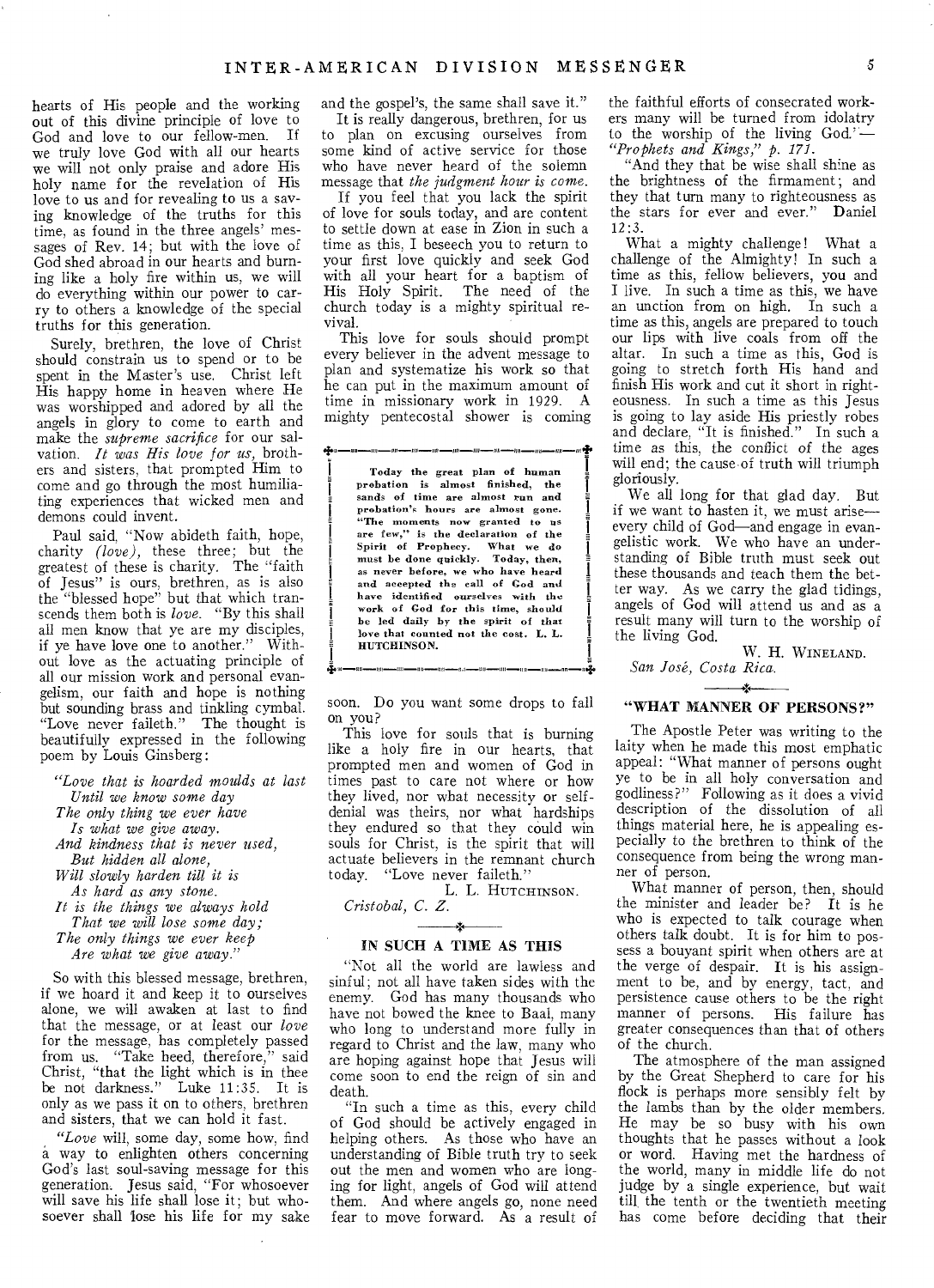leader is prejudiced and can not treat them with the same open-heartedness that he does others. Not so with the youth and the children.

This is particularly true when the servant of God feels his responsibility to maintain the high standard of the church and in no uncertain words and even tones brings the guilty one to judgment. The interest taken in that particular soul prior to this inquiry has much to do with the outcome of this interview.

A soul's grip upon things eternal becomes less and less firm as doubt and discouragement press in. What a delicate situation for the shepherd of the flock, when the sheep is not certain of his way to the fold. If there is a call of tenderness based upon a definite interest of the past, confidence is restored and leading home is promptly accomplished. If, with a tone of censure, the caretaker shouts, "What reason can you give for straying so far from the appointed pasture?" it is almost certain that the response will be in the same spirit.

As guardian of the flock, and sponsor for the doctrines and discipline of the church, you may think it necessary to come right out with the "reproof" and the "rebuke," but in no case should you fail to be "longsuffering."

What manner of person ought the teacher in the Third Angel's Message to be? His life, his facial expression, his attitude toward the problems of youth, his sympathy toward their interests, both great and small, are photographed as upon sensitized plates in a camera wherever he meets youth. If he makes the mistake of making a charge of maliciousness when it is ignorance, if he mistakes timidity for laziness, or earnest activity for desire to be greatest, something in his atmosphere will reveal this fact to the struggling soul. The slender hope that yet remained has thereby been crushed and both bitterness and hardness take possession. The sweet spirit of love, accompanied by a deep sense of the value of a soul, effects wonderful changes in the "manner of person" manifested by God's successful workers.

*Obispo, C. Z.* C. L. STONE.

#### THE CALL TO EVANGELISM

"The evangelization of the world is the work God has given to those who go forth in His name. They are both to be colaborers with Christ, revealing to those ready to perish His tender, pitying love. God calls for thousands to work for Him, not by preaching to those who know the truth for this time, but by warning those who have never heard the last warning message of mercy. Work with a heart filled with an earnest longing for *souls."—"Counsels on Health," p. 499.* 

The Lord has mapped out our work here in this statement of the Spirit of Prophecy,—the giving of this message to all the world. Our hearts would faint at such a gigantic task were it not for the privilege we have of being colaborers with Christ. Not one phase of His work has failed in six thousand years, and we may be sure that the last great warning message to every nation, kindred, tongue, and people will be given. There is evidence of this in our churches today as we see how the message is taking hold of the hearts of the people.

A year ago last October we organized a little church in Costa Rica with seventeen members, and the work has continued to grow until at the present time there are forty-seven members and a baptismal class of fifteen. Individuals whose lives were once a reproach to the community are now singing the songs of Zion, happy in the freedom of a life

redeemed from this sin-cursed world. What a wonderful privilege! What a glorious work is committed to those who know God and live in such a time as this! When we as individuals begin to appreciate fully this privilege, when every member senses his individual responsibility and rises to meet the challenge of the Lord of Hosts, He will pour out the latter rain upon us and use us as the agency to finish His work and "cut it short in righteousness." And they that cooperate with God in this plan will turn many to righteousness and will "shine as the stars forever and ever." W. H. WINE-LAND.

Great is the joy of the faithful worker whose efforts have helped to bring about such transformations in the lives of individuals. Truly, the hour is here when each worker in this great cause should lay all on the altar of service and go forth as never before to bring the truth to a dying world.

.1. 11 1111 1 Ili, III 1111 1111 1111 111 II 1111 040

Notice how many God is calling to help, in this world-wide work. I believe that the thousands mentioned in the above quotation represent many in our churches who are waiting for some one to teach them how to labor for the salvation of souls. The servant of the Lord has said: "The best help that ministers can give the members of our churches is not sermonizing, but planning work for them. Give each one something to do for *others."--"Christian Service," p. 69.* May the dear Lord give wisdom to our ministers and workers in knowing how to carry out this good instruction in our churches.

There is great danger of ministers hovering over the churches and not going out into new territory where the message has not yet been given. Shall we not all endeavor to hold at least one

effort where there is no church during 1929 and advance the light of the Third Angel's Message as far as possible? May the Lord help us to make this year a year of soul-saving; and may we be willing to spend and be spent in the great task of carrying the gospel to a perishing world, that we may soon go home to rest throughout eternity.

C. B. SUTTON. *Port Limon, Costa Rica.* 

### "IT MUST BE BETTER"

*•*

"Yes, it has been a good year," said the older worker, "and I do thank God for the progress made in the Sabbath school work in our field; but now we have entered a new year, and *it must be better."* 

These words, "it must be better," kept ringing in my ears. May we count on you, dear Sabbath school member, to make this a better year? If every other member in your school follows your example this year, will it be a better school than it has ever been in the past?

The new book, "The Soul-Winning Sabbath School," will help the officers and teachers in our schools everywhere to make 1929 better than 1928. It deals with Sabbath school problems and gives their solutions. I believe it will help us to find our missing members, to push our two-seal honor card membership far above the 20 per cent line, and help us to bring to the school regularly many of the 1,500 to 2,000 that are absent in the division each Sabbath.

Let every Sabbath school have a strong training course class this year, that officers and teachers and others may study together this wonderful textbook on Sabbath school work. And let all who love the Sabbath school firmly resolve that this year we will

*Bring in all the missing members* 

*Strive for greater faithfulness in daily study* 

*Strive for better attendance each Sabbath, and* 

*Endeavor to increase our offerings to missions.* 

Can we do it? Yes, with God's help, we can do it if we will all do our best.  $\mathcal{L}_{\mathcal{A}}$ 

#### PROGRESS IN THE SOUTH CARIB-BEAN CONFERENCE

The following extracts are from the report presented at the recent sixteenth biennial session of the South Caribbean Conference by the president, Pastor C. E. Andross:

"As an evidence of the wonderful working of God through the labors of our conference workers, colporteurs and lay members, we are privileged to bring a report to the conference of the baptism of five hundred and ninety-nine candidates since the beginning of this biennial period, and a report of many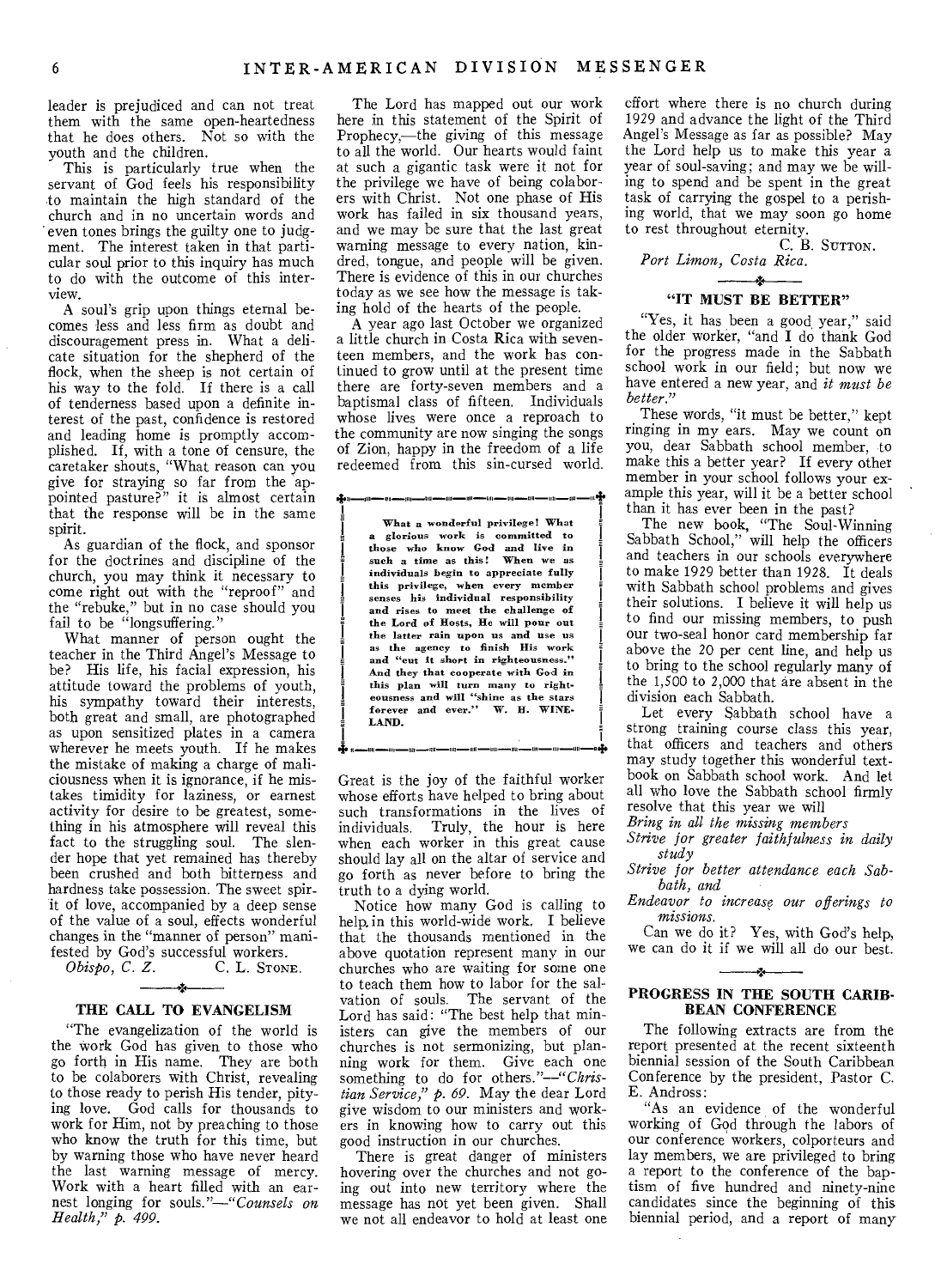others in baptismal classes anticipating the privilege of that sacred rite before the close of 1928. Let us praise God for the mighty power of the everlasting gospel in its culmination as revealed in the Third Angel's Message—a message which is to triumph gloriously and prepare a people in this generation to stand without fault on the sea of glass in the presence of God. 'Ask ye of the Lord rain in the time of the latter rain; so the Lord shall make bright clouds, and give them showers of rain, to every one grass in the field." Zech. 10:1.

"The biennial period of 1925 and 1926 opened up with a membership of 1,705 and closed with a membership of 1840, showing a net gain of 135. The present biennial period beginning with a membership of 1,840, showed a membership of 2,287, September 30, 1928,—a net gain of 447 for the year and nine months of the biennial period. With fortyseven already baptized during this fourth quarter, and the prospects of other large baptisms before the quarter closes, it is evident that this gain of 447 will be still further materially augmented before the close of the biennial period. For this splendid gain we give God the praise, and, taking courage from what God has wrought, dedicate our lives anew to a more zealous service in His cause than ever. Eight churches have been organized and will be presented to the delegates for acceptance in the sisterhood of churches in the South Caribbean Conference. They are, in the order of their organization: Checker Hall, Rio Claro, San Juan, Cedros, Maracas, Basseterre, Cumana and Grande Riviere. Six of these eight have been organized within the past year.

"Tent efforts have been held during this biennial period in San Juan, Williamsville, and Separia; and special evangelistic meetings have been conducted in sixteen places in Trinidad, Barbados, Grenada, and Tobago.

**"A** resume of evangelistic work in this field would be incomplete without reference to the splendid and practical home missionary work that has been done in many of our churches. As for example: I visited the church at Mitan one Sunday, about a year ago. Six candidates were baptized that day. A large temporary extension had been built at the entrance of the church to accomodate the many visitors who were in attendance at the services in the afternoon, when those who have been baptized were received into fellowship. I was informed that all six baptized that day had been won to Christ through the efforts of the lay members of the church. Similar references might be made to the work recently done at La Brea, and, in fact, to work being done in many of our churches.

"During the past year our colporteurs have delivered over \$7,500.00 worth of

#### TO THE MISSIONARY VOLUNTEERS Dear Missionary Volunteers:

1111 1111 1111 I III I I 1111 II II II 4+

A most happy New Year to each and every one of you! My heart rejoices as I recall *how faithfully*  many of you have toiled in the past; and my confidence in your devotion to this blessed work is a great encouragement to me. I feel that the leaders can safely count on the young people doing their best in our great soul winning campaign for 1929.

I hope you are of good courage, and determined to do more than ever before to .win souls for Jesus. Shall we not keep the thought, "Win One" ringing in our ears every day during 1929? No matter where we are or what we are doing let the sentiment of that thought be the underlying principle of our lives.

Our Misionary Volunteer *goal* for this year will help us in winning souls and in being prepared to be better workers for the Master. Our goal for the entire division is: 6,000 Missionary *Volunteers* in *our* 

societies, 4,000 Morning Watch observers,

1,000 Bible Year certificates, 400 Reading Course Certificates,

275 Standard of *Attainment* certificates, and

500 Young people converted and baptized.

Somehow, I think we *can* sweep far past every item of this goal, and I see no reason why we should not double the last one. What do you think about it? and what will .<br>you do about it?

" =<br>"الأولاد المست الاستقلال المست الاستقلال المست الاستقلال المست الاستقلال المست الاستقلال المستقلات الاستقلال

#### books.

"We are glad to report a membership of 2,549 in our Sabbath schools, to whom 3,792 honor cards for perfect records in attendance and daily lesson study have been issued. Seven new Sabbath schools have been organized.

"Our Missionary Volunteer societies have a present membership of 781, and show a gain of five new societies."

#### $\mathbf{A}$ **HERE AND THERE, No. 2**

Well, it seems good to be back in the home field again; but I must tell you a little more about our stay in Europe. Leaving the delightful hilltop in Germany where we had such good meetings during the European council, we took the train to Mainz, where we boarded the "Kaiser Wilhelm" for an all day trip down the famous Rhine. stream is rightly famous. Never, I think, did I take a more interesting trip nor feast my eyes on more remarkable scenery. The country skirting the river changed from plains to mountains. The banks were covered with the worldfamed terraces of vineyards, studded here and there with castles, monuments and clusters of trees, or they were crowded back by villages and cities that demanded the space on the water's edge. So all the way from the stream to the somewhat ragged horizon the picture was one of ever changing beauty.

One of the famous places we passed on the way was Bonn, the home of Beethoven, the world renowned musician. About six o'clock we reached Cologne. After a good night's rest we visited the noted cathedral there, which has defied the elements through several centuries, and also spent some time in the International Printing Exposition. While the exposition halls were full of graphic illustrations of the wonderful progress made in the art of printing, there was no other nook quite so interesting to Mr. Andross and me as the corner where our literature was on display. Among the many papers there were some from our field. The *Centinela,* the MESSENGER, and some of the other papers there, looked like the faces of good old friends.

Our next stop was Berlin. Most of our journey from Cologne to Berlin took us through a large manufacturing district, though we also saw some delightful farming country. Berlin is a beautiful city of about 4,000,000 population. While there, we spent a little time in Potsdam, the place where the royal family of years ago had some of their beautiful homes. It is a lovely park of about 10,000 acres. In it are said to be eleven palaces, and these are surrounded by some of the most beautiful gardens I ever saw. We visited one of the palaces in Potsdam and also one in the city. Today these are used chiefly as museums. The walls, the furniture, the floors, the old stoves,—some like huge pieces of rare pottery—all were fascinating; but I think what interested me most was the desk at which we were told that the ex-kaiser sat when he signed the declaration of war August 1, 1914. I could not help wondering if he has not often regretted the stroke of his pen that fatal day.

But the thing that cheered our hearts most while in Berlin was the sight of our host of believers in that great city. There is a marked contrast between that city and Paris. The cities are about the same size; but whereas Paris has only one church, Berlin, in the land of the great reformation of the 16th century, has thirty churches. It was indeed inspiring on the Sabbath to see between 3,000 and 4,000 believers gather for the worship of God upon His holy day. What a monument to the truth in that great metropolis! Not far from the city we have a sanitarium that seems to be doing splendid work under the leadership of Dr. Conradi, son of Pastor L. **R.** Conradi, our old pioneer who is still in active service.

Sunday morning we took the train for Copenhagen, Denmark. It was a delightful trip, as the beautiful agricultural land hurried past the windows on either side of our coach. Twice our